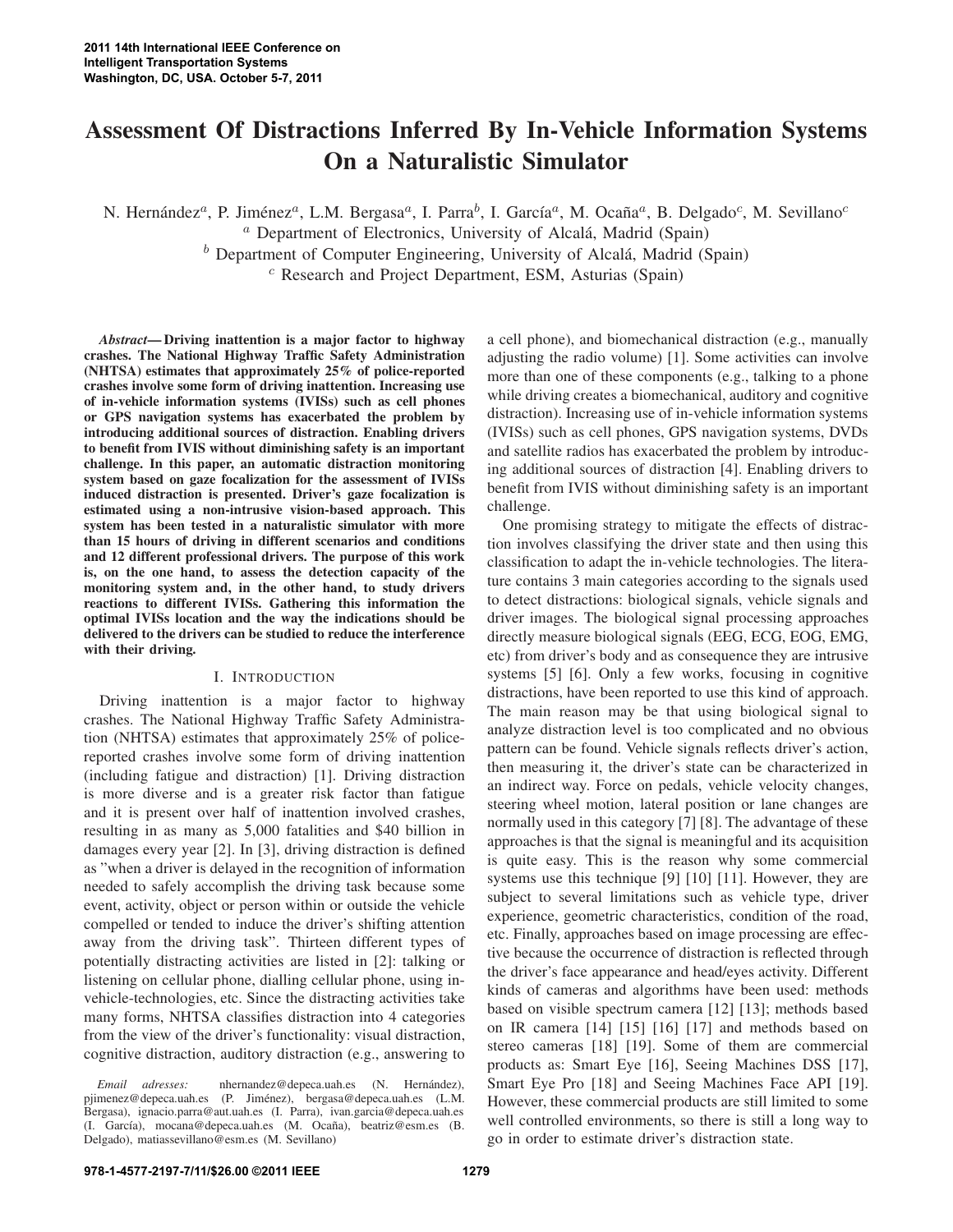To date, realistic studies that provide information on the impact of distracting activities have been developed as smallscale studies. An effort is needed to study distraction problem using naturalistic situations. Simulation is an optimal method of experimentation to acquire knowledge of driver's behaviour. The simulation methodologies applied in Europe to the road transport sector research are demonstrating their profitability and efficiency [20]. The main objective through the simulation, is to immerse the driver in his normal work environment. In order to do this, a cockpit fully equipped is required to perform the driving task.

Previous work scoping the prediction of drivers behaviour mostly rely on lane position and vehicle sensors. Also a video signal of the driver is frequently used but manual annotation or very simple head position estimation is used [21]. In this paper, a non-intrusive automatic distraction monitoring system for the evaluation of IVISs induced distraction is presented. Driver's gaze focalization is estimated using a non-intrusive vision-based approach. This system has been tested in a naturalistic simulator with more than 15 hours of driving in different scenarios and conditions and 12 different professional drivers.

The remaining of the paper is organized as follows. In sections II and III the experimental environment and protocol are described. Section IV presents the non-intrusive visionbased distraction monitoring system. Results and discussion are addressed in section V and finally, the conclusions and future work are presented in section VI.

## II. EXPERIMENTAL ENVIRONMENT

#### *A. Truck Driving Simulator*

The experiments were performed in the facilities of CEIT [22] in San Sebastián (Spain), in a room with controlled light and sound. The simulator [23] (Fig. 1) consists of a real truck cab equipped with the common IVISs: GPS, Tachograph, Hands-free devices and On-board Computer. These devices send information to a central host for a posterior analysis.



Fig. 1. Real truck cab simulator

The visualization system is composed of three wallbackprojection system with a total surface of  $22m^2$ . The fact that the screens have no marked separation plus the geometry of the image system makes for a flawless overall impression. Moreover, two monitor screens are used as mirrors.

The cab is assembled on a moving platform with 6 degrees of freedom on which drivers can feel the vehicle accelerating, braking, its centrifugal force, etc.

## *B. Camera Vision System*

The designed hardware for image capture is divided into three parts: the stereo capture system, the illumination controller and the infrared illumination system. This system is located on the truck dashboard, in front of the driver pointing to his face. The cameras are separated a distance of 20cm and the driver is placed at 60 - 100 cm from them (Fig. 2).



Fig. 2. Camera Vision System

#### III. EXPERIMENTAL PROTOCOL

To design the experimental protocol we have based on the following initial hypothesis: "The potential driver distraction due to on-board devices is determined by the level of attentional demand required by them while driving, decreasing the effectiveness of the primary task: driving."

By analysing the professional drivers behaviour, the basic and most representative features in the context of this activity are identified [24]. Some scenarios, types of vehicles, incidents, on-board systems and critical situations are selected. Thus, the professional drivers behaviour should be generically represented. Taking into consideration this basis, that involves observation and information recording during the task of driving, the next step is to define the basic simulation exercises.

Experiments have been designed with the goal of refuting the initial hypothesis of the research regarding the potential distraction of four different on-board systems which are commonly used in professional driving task. These devices are digital tachograph, GPS, hands-free device and on-board computer.

Under these conditions, four scenarios have been created (inter-city, mountain, urban and long-distance). Based on these scenarios, 16 exercises were implemented: five of them were based on the inter-city scenario, four on the mountain, three on the urban and the last four on the long-distance one. Each one includes different incidences: motor, tires or ABS breakdown and different vehicle incidences such as sudden brake of the precedent vehicle, broken down vehicles on the road, vehicles running a red light, etc.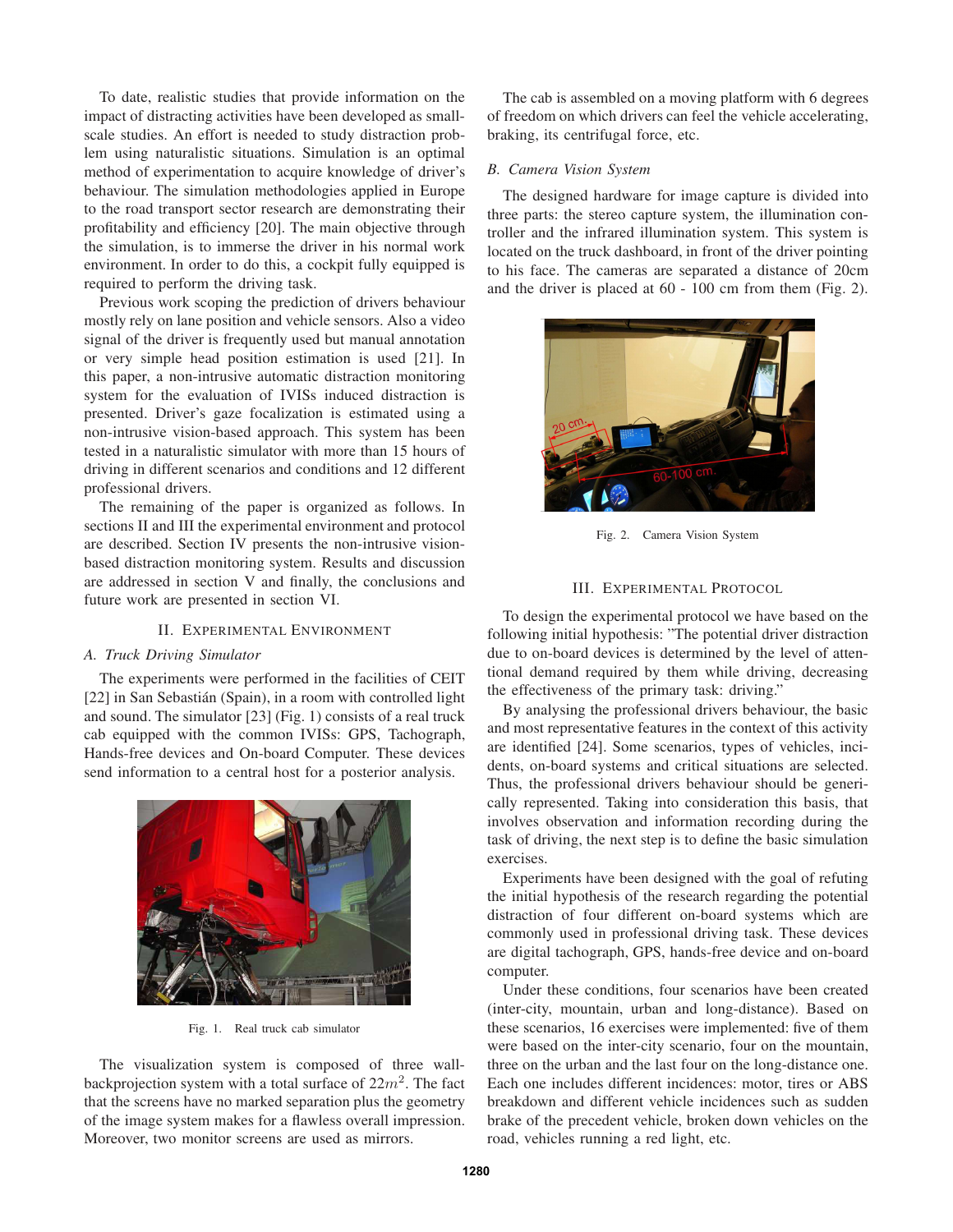The first exercise of each scenario is the "Control Exercise" which corresponds to the exercise undertaken by each driver in the different scenarios without external perturbations. Subsequent exercises of each driver can be compared to the control exercise and a differential analysis of the driver behaviour can be performed. Once the chain of exercises is finished, we have enough information about the drivers behaviour while driving in order to generate a distraction pattern for each one.

## *A. Subjects*

According to the previous considerations, the number of exercises and their configuration, we have defined a minimum number of participants of 12 in order to have one participant for each designed exercise to detect the dependent behaviour variables. Previous studies with similar conditions used groups from 7 to 30 participants [25] [26].

It is important to highlight that every participant needs to pass a 15-20 minutes test to exclude people with propensity to suffer simulator-sickness. Thanks to this test, drivers also become familiar with the simulator. This way, the external variables due to driver's lack of experience with the simulator or IVISs are avoided.

All subjects were informed of the purpose of the experiment and the security procedures in the simulator facilities.

# IV. AUTOMATIC VISION-BASED DISTRACTION MONITORING SYSTEM

This section presents a brief description of the gaze estimation using computer vision. A block diagram of the algorithm is shown in Fig. 3.



Fig. 3. General architecture of the face pose estimation algorithm

The method consists of the following steps:

- 0) **Calibration of the stereo-rig.** After this off-line process, all the following operations are fully automatic.
- 1) **Model creation.** Face is searched on the images using the Viola & Jones (V&J) algorithm. To find interesting features on the driver's face the Harris corner detector [27] is used (Fig. 4 (a)). A 3D model of the face is created with the 3D coordinates correspondence of the points in both images (Fig. 4 (b)).
- 2) **Feature tracking.** 3D points are tracked over images. We use a single historic of 2D image patch projections from both right and left camera images in conjunction,



Fig. 4. (a) Viola & Jones detected fade, and initial distribution of feature candidates. (b) Automatic 3D face model.

along with its associated yaw rotation angle. Correspondences are obtained via thresholded matching between patches from the historic and the images (Fig. 5).



Fig. 5. Model is initially created with pose  $\Theta_0$ .  $C_l$  sees  $Y_i$  with an angle  $\alpha_1$ . After some rotation, at  $t_2$ , now  $C_r$  sees  $Y_i$  with the same angle  $\alpha_1$ , and consequently with a very similar appearance to that saw by  $C_l$  at  $t_0$ , which was stored. At the same time,  $C_r$  stores the new appearance. At  $t_3$ , the camera  $C_r$  sees  $Y_i$  such as  $C_l$  did at  $t_2$ , with and angle  $\alpha_2$ 

- 3) **Pose estimation.** We estimate the pose of the model by means of the LM algorithm within a RANSAC [28] process to reject tracking errors and outliers.
- 4) **Model correction.** After pose estimation, 3D model may be increased as required to previously occluded parts of the face. A background bundle adjustment [29] optimization refines the model as long as we add new 3D points to the model.
- 5) **Gaze direction estimation.** In order to improve the accuracy of the gaze direction detection, an algorithm to detect the eyes direction has been developed. This algorithm obtains the horizontal and the vertical eyes angle to modify the face direction previously calculated.

A visual interface shows the driver's gaze focalization on the simulator's screen at every frame. To do so, the obtained gaze angles are projected on the image plane and the gaze focalization coordinates are obtained. Using this visual interface is possible to know where the driver was looking at every time. This interface also classifies the actual direction into 10 different interest regions (front, left/right mirrors, GPS, etc...) as depicted in Fig. 6.

Using this interface it is possible to know where the driver is looking or how long the driver's gaze remains fixed on a point. This is very important to infer the driver's intentions and take them into account when delivering alarms or how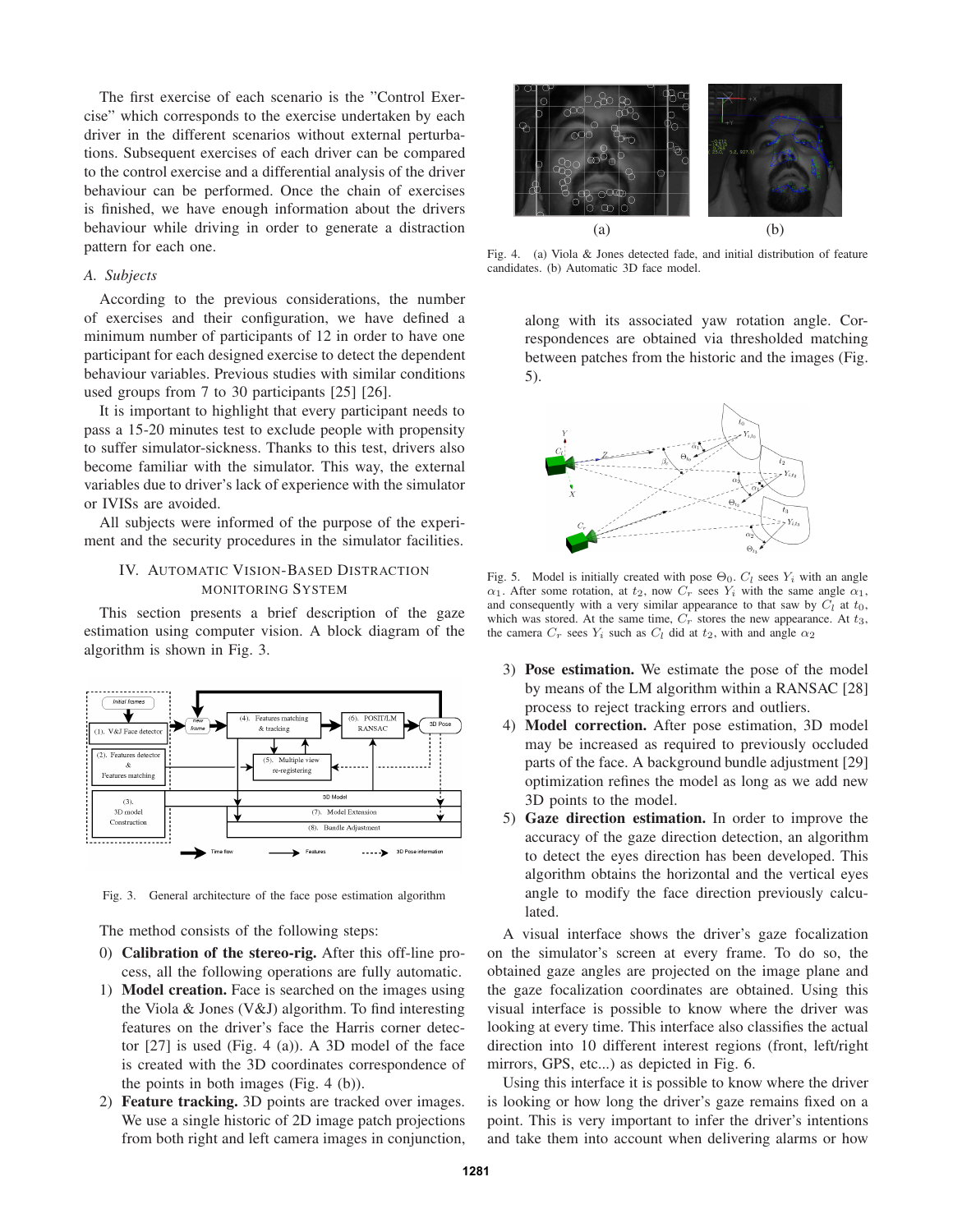

Fig. 6. Gaze focalization visual interface

the driver typically reacts in similar situations (to determine the importance of the warning).

### V. EXPERIMENTAL RESULTS

The proposed automatic distraction monitoring system was installed in the simulator described in section II-A and tested with 12 professional drivers in different distraction situations and environments. The purpose of these trials is, on the one hand, to assess the detection capacity of the monitoring system and, in the other hand, to study drivers reactions to different IVISs. Gathering this information the driver's planned actions can be predicted and the different alerts and indications delivered by IVIS and ADAS can be selectively adjusted based on the drivers state. Moreover, the optimal IVISs location and the way the indications should be delivered to the drivers can be studied to reduce the interference with their driving.

As explained in section III the drivers were asked to perform cognitive, visual and auditive demanding tasks while driving such as answering the phone and following indications, receive corrections of previous indications to get to a place or to operate the on-board computer or the tachograph. In table I the recorded incidents while using the different IVISs are shown.

TABLE I ACCIDENT PERCENTAGES DUE TO EACH IVIS

|                   | Crashes | Near Crashes | Incidents |
|-------------------|---------|--------------|-----------|
| Hands-free        | 58%     | 53%          | 48%       |
| GPS               | 42%     | 47%          | 40%       |
| On-board computer | $0\%$   | $0\%$        | 12%       |
| Tachograph        | 0%      | በ‰           | $Q_0$     |

Most of the accidents occurred while receiving or executing the indications from the GPS or the hands-free device. As expected, the more cognitive demanding a task is the higher the risk of being involved in a distraction related incident. Results on Table I also show that the use of tachograph and on-board computer is not very cognitive demanding since it only requires quick looks, similar to a common mirror checking. The challenge now is to study drivers reactions to different IVISs and find out the optimal IVISs location and the optimal way to deliver indications and warnings to them.

### *A. Hands-free device*

Most of the incidents were registered while the driver was using the hands-free device. This, together with the fact that 85 percent of people admitted to using a cell phone while driving at least occasionally makes phone use one of the most dangerous activities while driving. The recorded consequences of using the hands-free device are an increase in the corrections of the in-lane position, short braking, non constant speed and fixed gaze.

Fig. 7 shows an example of the truck's position in the lane while driving without external perturbations (red \*), and using the hands-free device (blue -). As can be seen, the driver has trouble to keep the position in the lane, even careering over onto the contiguous lane. Frequent corrections of the position are performed while driving in a straight road and also the speed shows a similar pattern. This is due to a recurrent loss of attention to the road and a sudden realization of this loss of attention when the corrections are performed.



Fig. 7. Truck's position on the lane while answering a phone call and without external perturbations

On Figure 8 the gaze focalization of the driver for the same exercise is shown. Continuous looks to the hands-free device (H) and no checking to the vehicle speed (C) or rearview mirrors (M) are detected while answering the phone call. On the other hand, on the control exercise, the driver remains attentive to the road (F) (Fig. 8).



Fig. 8. Driver's gaze focalization while answering a phone call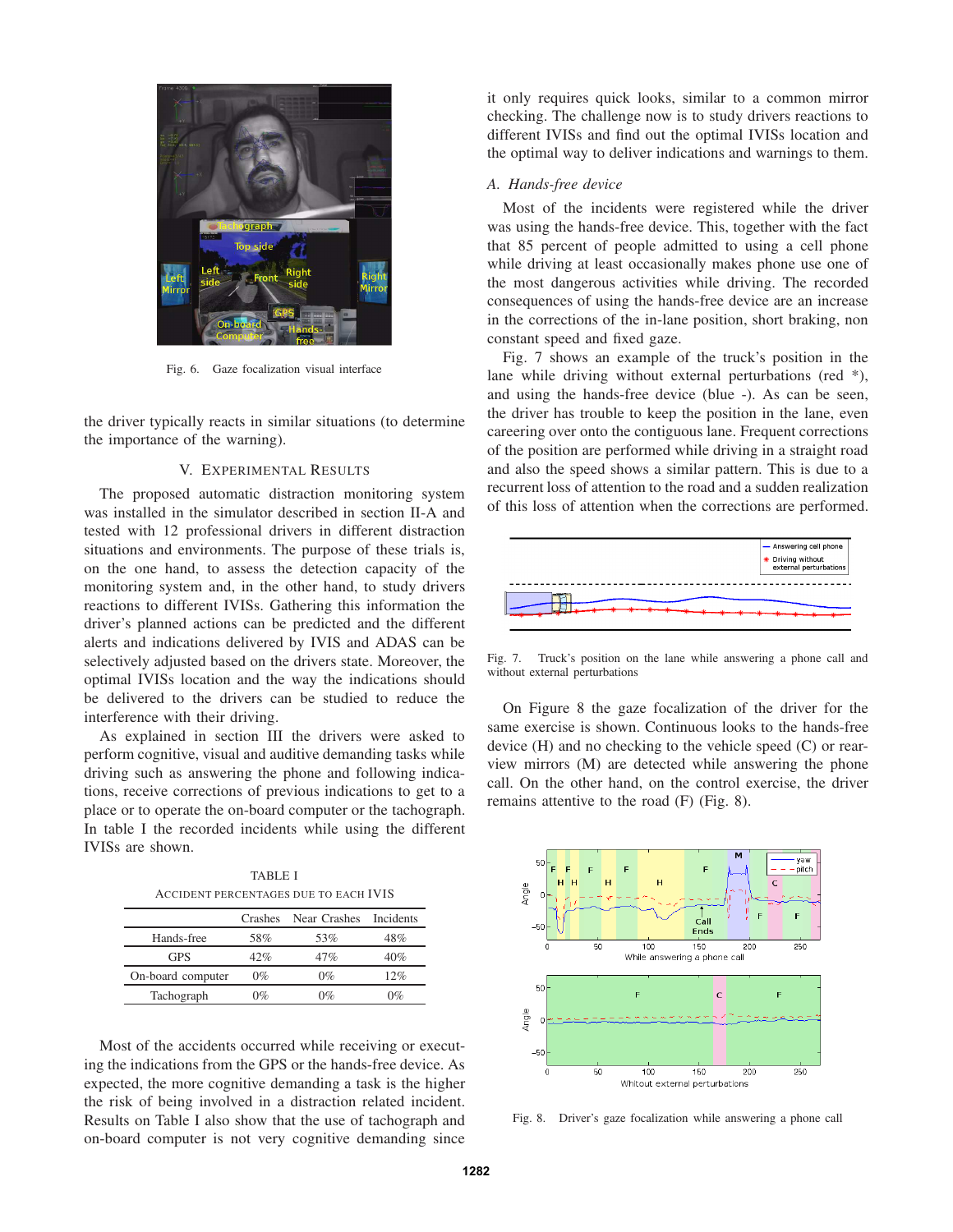## *B. GPS*

The second higher cause of incidents was the use of the GPS device. In our experiment, incidents were caused while setting up the GPS device and while following the indications. When setting up the GPS the loss of attention to the road was the main cause of incidents. During these loss of attention the gaze was fixed on the GPS device for long periods of time. But also the indications received from the GPS caused and increment in the incidents rate, mainly caused by a decrease in the attention paid to the road information (traffic signs, overhead panels), and a loss of attention to the road with frequent looks to the GPS device.

I.e. Fig. 9 shows the truck position on the lane while driving without external perturbations (red \*), as well as truck position on the lane while following GPS instructions (blue -). The lack of attention paid to the road information while using the GPS, makes the driver to start an overtaking manoeuvre while approximating the exit he has been asked to take. As shown in the figure, the driver is overtaking a very slow moving vehicle when GPS informs him of taking the next exit. To accomplish this instruction, a two-lane changing is required in less than 4 seconds. Instead, when driving without external perturbations, the driver checks the traffic signs to reach his target. The driver is aware that he has to take the next exit in advance and decides to wait behind the slow moving vehicle.



Fig. 9. Truck's position on the lane while following GPS instructions and without external perturbations

In Figure 10 the gaze focalization for the same example is shown. As depicted, reiterative checks of the rear-view mirrors (M) are performed in advance to start overtaking the slow moving vehicle. On the control exercise the overtaking intentions of the driver are also detected in the mirrors (M) and signals (S) checking but the driver is aware of the closeness of the highway exit and decides not to start the dagerous manouver. Predicting the drivers intentions, the indications delivered by the GPS can be modified and warn the driver about the incoming exit or advise the driver to stay on the right lane. Dangerous situations as well as annoying indications or warnings can be avoided by predicting drivers intentions.

#### *C. General Statistics*

Human factor studies have shown that reaction times are influenced by secondary tasks such as IVIS usage. Table II shows some statistics obtained after the complete evaluation of the gaze focalization for all the subjects and exercises (where A1, B1, C1, D1 are control exercises and A[2-5], B[2-4], C[2-3] and D[2-4] are distracting exercises). As an



Fig. 10. Driver's gaze focalization previous to overtaking

example, on exercise D3, few drivers were able to avoid hitting an on-road obstacle, while they perfectly did it, up to 12 seconds in advance, if they were not distracted. Many of them overpassed speed limits more often, and needed more time to notice a mechanical failure. One of the subjects needed more than two minutes to notice that he was driving the truck with a flat tyre. Being attentive, he needed just a few seconds to notice the same anomaly. The gaze estimation system allows to study what was the subject doing before noticing the anomaly, and why he was not aware of that for such a long period.

TABLE II DRIVER REACTION TIMES

| Scenario             | Exercise       | Overpass<br>speed limit | Time in<br>advance to<br>avoid an<br>obstacle | Reaction<br>time after a<br>mechanical<br>failure |
|----------------------|----------------|-------------------------|-----------------------------------------------|---------------------------------------------------|
|                      |                |                         | max - min                                     | max - min                                         |
| A. Inter-city        | A1             | $\Omega$                | $25 - 5$                                      | $5 - 9$                                           |
|                      | $A[2-5]$       | 2                       | $15 - 3$                                      | $32 - 81$                                         |
| B. Mountain          | B <sub>1</sub> | $\overline{c}$          | $19 - 5$                                      | $5 - 9$                                           |
|                      | $B[2-4]$       | 6                       | $13 - 2$                                      | $24 - 131$                                        |
| C. Urban             | C1             | $\theta$                | $16 - 3$                                      | $4 - 11$                                          |
|                      | $C[2-3]$       | $\theta$                | $4 - 0$                                       | $4 - 43$                                          |
| D. Long-<br>distance | D <sub>1</sub> | 1                       | $34 - 12$                                     |                                                   |
|                      | $D[2-4]$       | 4                       | $20 - 0$                                      |                                                   |

Detecting this distraction is important to avoid dangerous situations as well as to study the arrangements and the ways of delivering information in which the IVISs create a higher level of distraction. Warnings and preventive measures, such as early pre-breaking, require a very precise knowledge not only of the driver's state and intentions but also of the vehicle's surroundings state.

On table III the mean time the drivers used looking at the different zones is shown. As can be seen, the time spent at